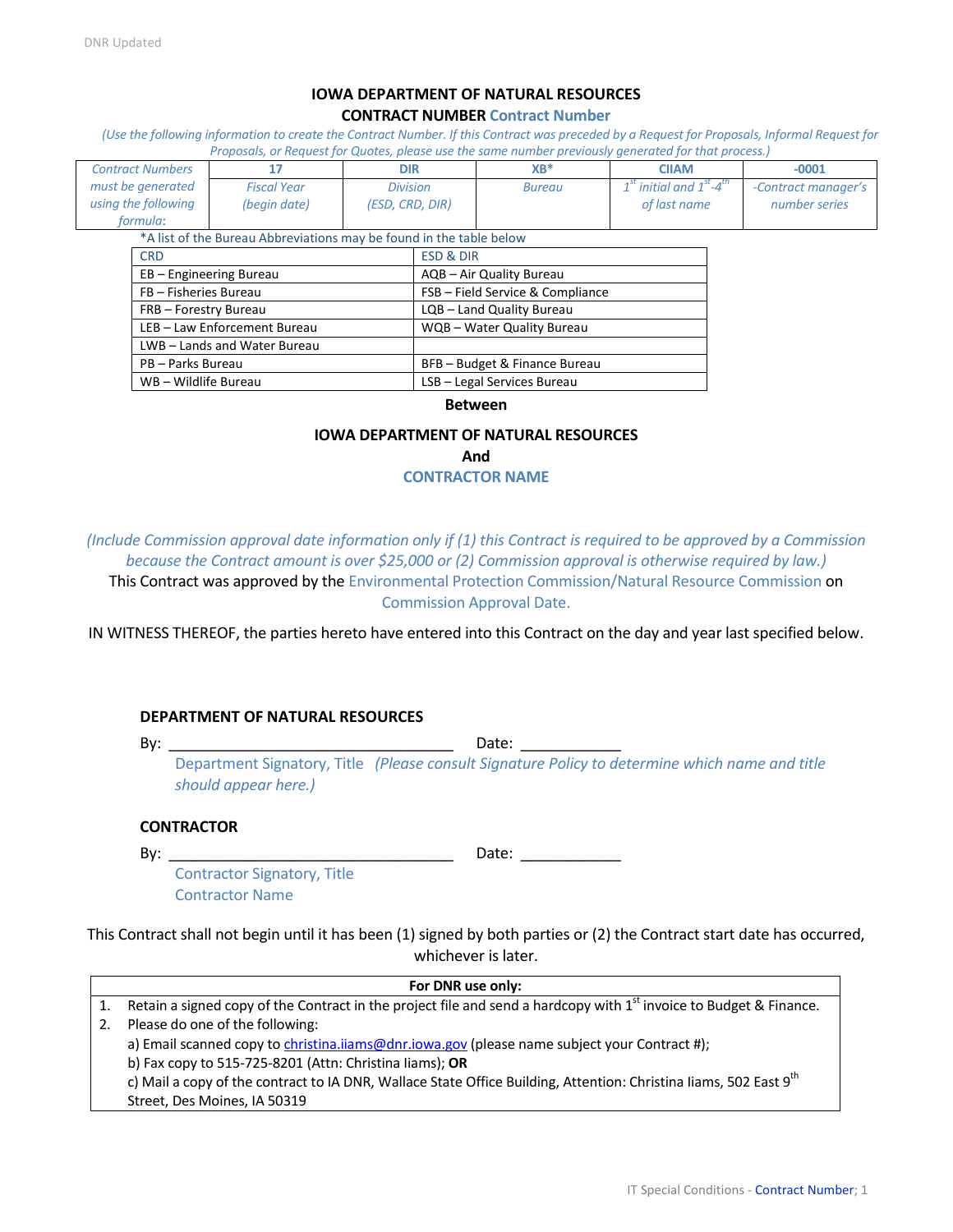# **IT PROFESSIONAL SERVICES SPECIAL CONDITIONS**

This Contract is entered into between the Iowa Department of Natural Resources (DNR) and Contractor Name (Contractor). The parties agree as follows:

### **Section 1 IDENTITY OF THE PARTIES**

**1.1 Parties.** DNR is authorized to enter into this Contract. DNR's address is: Wallace State Office Building, 502 East 9<sup>th</sup> Street, Des Moines, Iowa 50319.

Contractor, a Contractor Legal Entity Type is organized under the laws of the State of State of Organization and is registered with the Iowa Secretary of State. The Contractor's address is: Contractor Address.

**1.2 Project Managers**. Each party has designated a Project Manager, who shall be responsible for oversight and negotiation of any contract modifications, as follows:

| <b>DNR Project Manager:</b>        | <b>DNR Project Manager Name</b>               |
|------------------------------------|-----------------------------------------------|
|                                    | <b>DNR Project Manager Title</b>              |
|                                    | <b>DNR Project Manager Bureau or Division</b> |
|                                    | <b>DNR Project Manager Address</b>            |
|                                    | <b>Phone: DNR Project Manager Phone</b>       |
|                                    | <b>Fax: DNR Project Manager Fax</b>           |
|                                    | <b>Email: DNR Project Manager Email</b>       |
|                                    |                                               |
| <b>Contractor Project Manager:</b> | <b>Contractor Project Manager Name</b>        |
|                                    | <b>Contractor Project Manager Title</b>       |
|                                    | <b>Contractor Project Manager Address</b>     |
|                                    | Phone: Contractor Project Manager Phone       |
|                                    | Fax: Contractor Project Manager Fax           |

### **Section 2 STATEMENT OF PURPOSE**

**2.1 <b>Background.** (This section should contain an explanation of the background of the project and how the project fits into DNR's mission. It does not have to be long.)

**2.2 Purpose.** (This section should contain an explanation of why DNR is entering into this Contract. It should be a brief summary of what the Statement of Work will accomplish.)

## **Section 3 DURATION OF CONTRACT**

**3.1 Term of Contract.** The term of this Contract shall be Contract Start Date through Contract Expiration Date, unless terminated earlier in accordance with the Termination section of this Contract. However, this Contract shall not begin until it has been signed by both parties.

**3.2 Approval of Contract.** If the amount of compensation to be paid by DNR according to the terms of this Contract is equal to or greater than \$25,000.00, then performance shall not commence unless by Contract Start Date this Contract has been approved by the Environmental Protection Commission/Natural Resource Commission.

**3.3 Extension.** DNR shall have the sole option to extend this Contract for subsequent periods, adding up to no more than six years total from the beginning date of the Original Contract, by executing a signed amendment prior to the expiration of this Contract.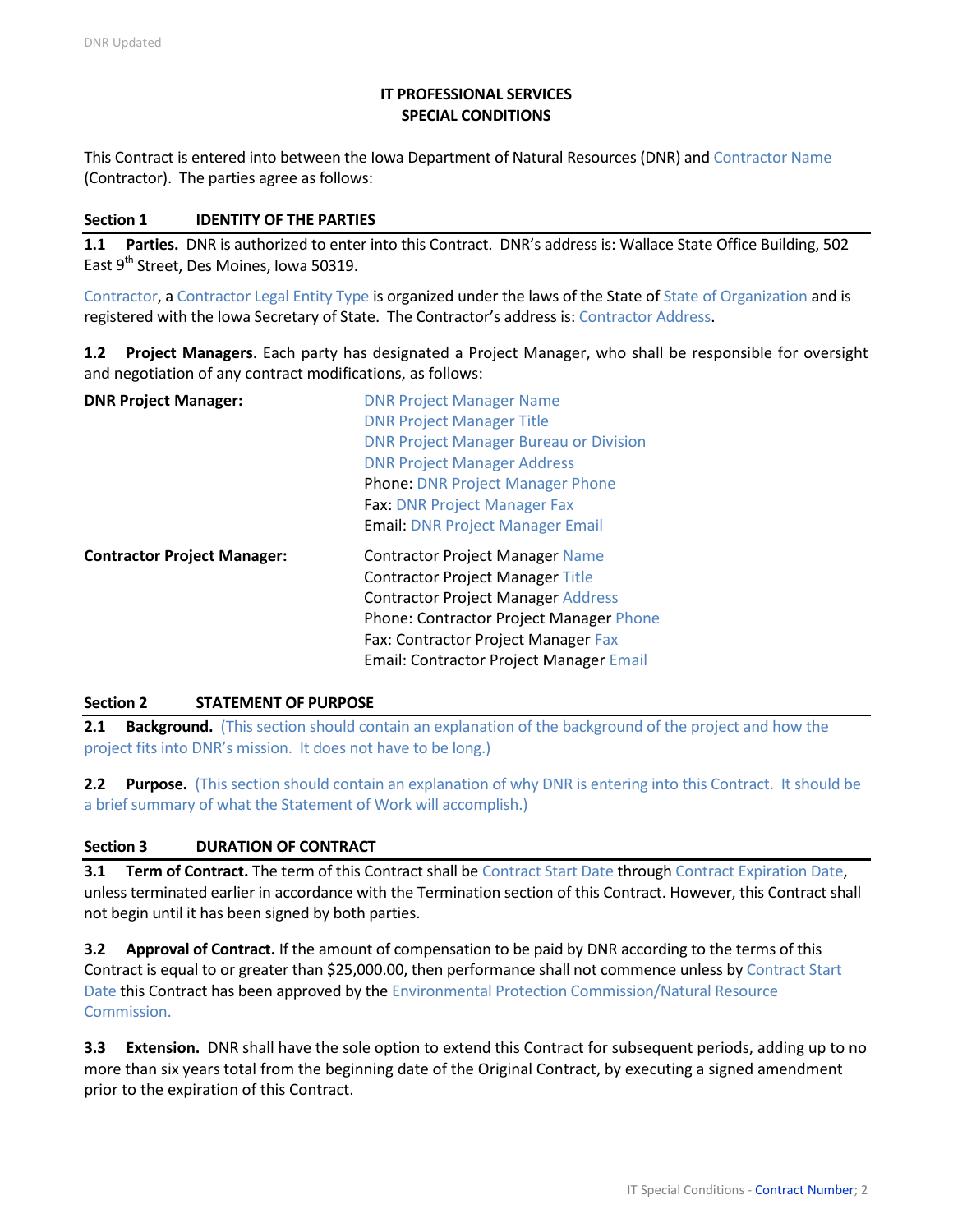### **Section 4 DEFINITIONS**

"Deliverables" shall mean services to be provided by, or on behalf of, the Contractor pursuant to this Contract. Deliverables shall include everything produced by the Contractor that is related to the Tasks, such as reports, meetings, documentation, designs, copy, artwork, data, information, graphics, images, processes, techniques, materials, plans, papers, forms, studies, modifications, content, concepts, and all other tangible and intangible works, materials and property of every kind and nature that are related to the Deliverables.

"Task Milestone Date" shall mean a deadline for accomplishing a Task required by this Contract.

### **Section 5 STATEMENT OF WORK**

**5.1 Statement of Work.** Contractor shall perform the following tasks. Contractor shall complete its obligations under this Contract by the Task Milestone Dates set out in the following table:

| Obligation                                                   | <b>Task Milestone Date</b>          |
|--------------------------------------------------------------|-------------------------------------|
| Task 1: Kick Off Meeting                                     | No later than five days following   |
| <b>Description:</b> Contractor shall schedule and attend a   | the date this Contract is signed by |
| Kick Off meeting with DNR. At the Kick Off Meeting,          | both parties                        |
| Contractor shall present to DNR any changes to the           |                                     |
| proposed schedule contained in the Contractor's              |                                     |
| Proposal dated (date).                                       |                                     |
| <b>Task 2: Refined Statement of Work and Schedule</b>        | No later than two weeks from the    |
| <b>Description:</b> Contractor shall submit to DNR a Refined | date of the Kick Off Meeting        |
| Proposed Statement of Work, taking into account any          |                                     |
| changes in the Contractor's proposed schedule agreed         |                                     |
| upon with DNR during the Kick Off meeting, and any           |                                     |
| other changes or further details proposed by                 |                                     |
| Contractor from Contractor's Proposal dated (date).          |                                     |
| The parties shall proceed according to the provisions        |                                     |
| contained in Sections 5.1.2 through 5.1.5 below, before      |                                     |
| Contractor proceeds to Task 3.                               |                                     |
| Task 3: Task Name                                            | No later than Task Due Date         |
| <b>Description: Description</b>                              |                                     |

- **5.1.2. Review of Proposed Statement of Work.** Following submission of the Refined Proposed Statement of Work required by Task 2, DNR shall review the Refined Proposed Statement of Work and the parties shall communicate in an attempt to reach agreement regarding the contents of the Refined Proposed Statement of Work.
- **5.1.3. Failure to Reach Agreement Regarding Statement of Work.** In the event DNR determines that the parties cannot reach agreement regarding the contents of the Refined Proposed Statement of Work, then DNR shall have the continuing right, in its sole discretion, to terminate this Contract without providing Contractor with any further or additional notice or opportunity to cure, notwithstanding the termination provisions of this Contract.
- **5.1.4. Incorporation of Proposed Statement of Work.** Following acceptance by DNR of the Refined Proposed Statement of Work, the Refined Proposed Statement of Work shall be incorporated into this Contract by reference as if set out herein. A copy of the Refined Proposed Statement of Work shall be attached to this Contract.
- **5.1.5. Implementation of Proposed Statement of Work.** Upon acceptance by DNR of the Refined Proposed Statement of Work, the development and implementation of the Refined Proposed Statement of Work shall proceed promptly and in accordance with the terms of this Contract.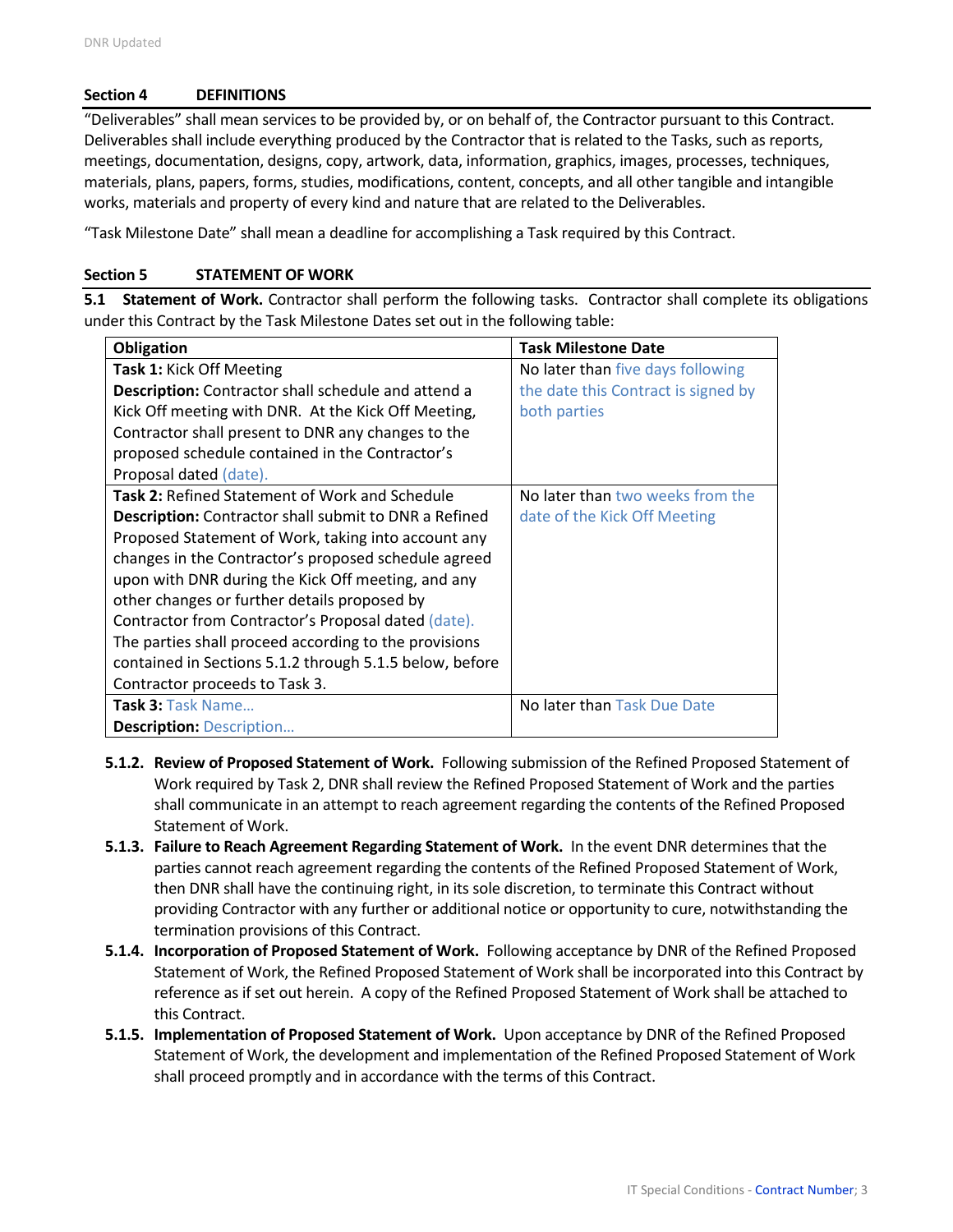**5.2 Non-Exclusive Rights.** This Contract is not exclusive. DNR reserves the right to select other contractors to provide services similar or identical to the Statement of Work described in this Contract during the term of this Contract.

**5.3 Stop Services.** In addition to its other remedies described herein, DNR shall have the right at any time during the Contract term to direct the services of Contractor fully or partially suspended or stopped, if the Deliverables fail to conform to applicable specifications and requirements in this Contract. DNR shall give Contractor written notice of a stop work directive. DNR shall provide to Contractor the reasons for the stop work directive.

**5.4 Industry Standards.** Services rendered pursuant to this Contract shall be performed in a professional and workmanlike manner in accordance with the terms of this Contract and the standards of performance considered generally acceptable in the relevant industry for similar tasks and projects. In the absence of a detailed specification for the performance of any portion of this Contract, the parties agree that the applicable specification shall be the generally accepted industry standard.

**5.5 Amendments to Statement of Work – Change Order Procedure.** Modifications, deletions and additions may be made to a Statement of Work at any time during the term of this Contract by mutual written consent of the parties. Any amendment to a Statement of Work shall be called a Change Order, and the following procedures shall be followed:

- **5.5.1 Written Request.** DNR shall specify in writing the desired modifications to the same degree of specificity as in the original Statement of Work.
- **5.5.2 The Contractor's Response.** The Contractor shall submit to DNR a time and cost estimate for the requested Change Order within five business days of receiving the Change Order request.
- **5.5.3 Acceptance of the Contractor Estimate.** If DNR accepts the estimate presented by the Contractor within five business days of receiving the Contractor's response, the Contractor shall perform the modified services subject to the time and cost estimates included in the Contractor response. The Contractor's performance and the modified services shall be governed by the terms and conditions of this Contract.
- **5.5.4 Adjustment to Compensation.** The parties acknowledge that a Change Order for this Contract may or may not entitle the Contractor to an equitable adjustment in the Contractor's compensation or the performance deadlines under this Contract and that such Change Order may require approval of the Natural Resource or Environmental Protection Commission.

**5.6 Incorporation of Documents.** The following documents, and any amendments thereto existing on the date this Contract is signed by DNR, are incorporated into this Contract by this reference: (1) the Contractor's Proposal of Contractor Proposal Submittal Date submitted in response to the RFP, attached as Exhibit A; (2) the Request for Proposal issued on RFP Issue Date and written responses to bidders' questions (collectively referred to as the RFP), attached as Exhibit B; and the Refined Proposed Statement of Work.

**5.7 Preference.** In the case of any inconsistency or conflict between the provisions of this document (including all related schedules and Statements of Work), the RFP or the Contractor's Proposal, the inconsistency or conflict shall be resolved as follows: first, by giving preference to the provisions of this document (including any Statement of Work); second, by giving preference to the provisions of the Proposal; and third, by giving preference to the provisions of the RFP.

## **Section 6 MONITORING AND REVIEW**

**6.1 Task Milestone Dates.** Contractor shall complete its obligations under this Contract by the Task Milestone Dates set out in Section 5.1.

Failure by Contractor to complete the above-designated portions of its obligations by the Task Milestone Dates set out herein shall constitute material breach of this Contract by Contractor and shall be grounds for DNR to immediately terminate this Contract for cause.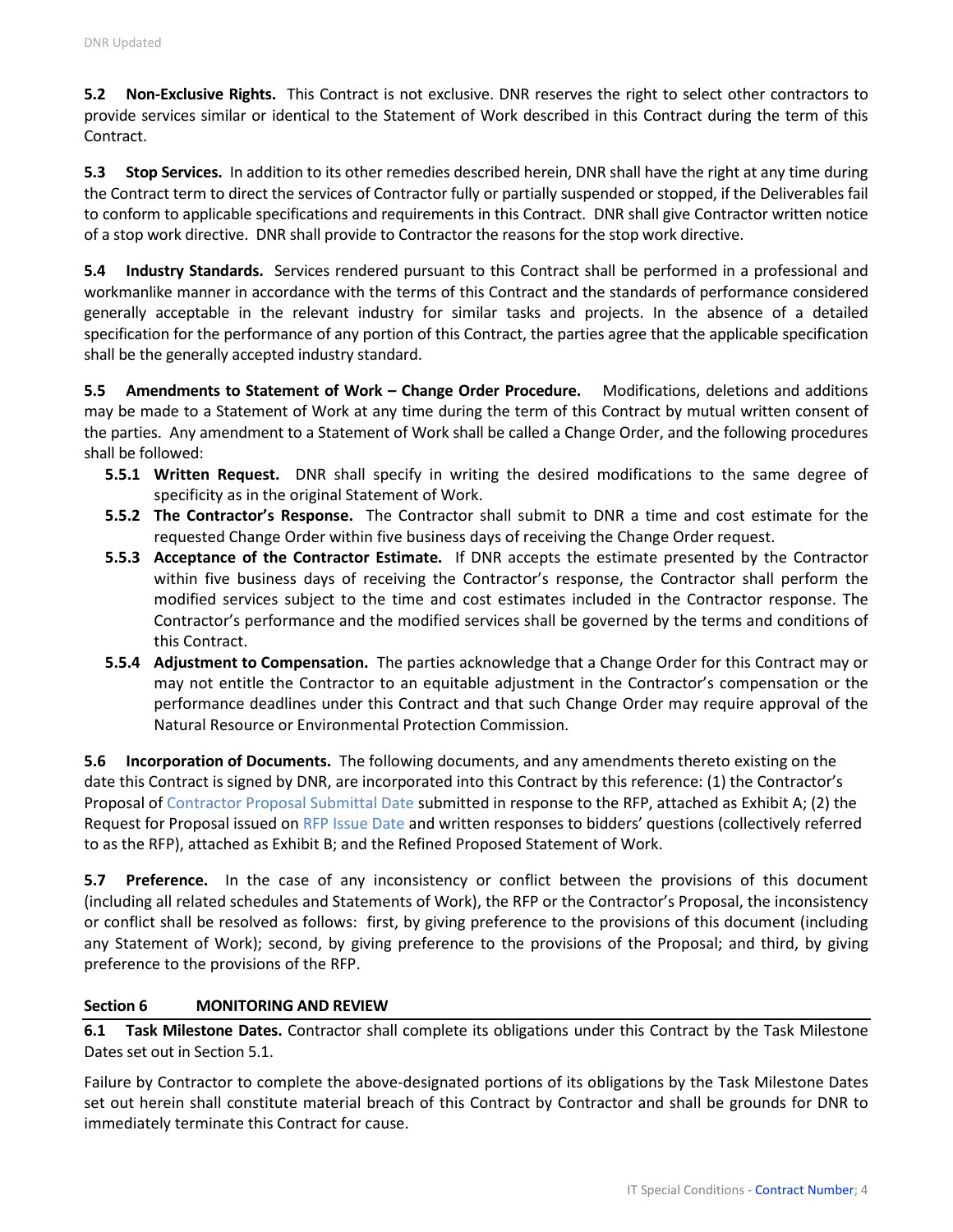**6.2 Review Meetings.** Commencing with beginning performance of this Contract, the Project Managers shall meet weekly/quarterly/another interval to discuss progress made by the Contractor during the performance of this Contract. The meetings shall occur, either in person or by telephone conference call, at the following times: Meeting Day (Example: every second Monday) at Meeting Time (Example: 3:00 to 4:00 pm). Meetings may be postponed only on a case-by-case basis by mutual written agreement of the parties.

**6.3 Status Reports.** Prior to each review meeting, the Contractor Project Manager shall provide a status report listing:

- o Accomplishments during the previous period,
- o Activities planned for the upcoming period,
- o Tasks completed or Deliverables produced during the previous period,
- o An updated schedule of upcoming Deliverables,
- o Any problems or concerns encountered since the last meeting, and
- o An explanation of any deviations from the financial and hourly expenditures contained in the Contractor's Proposal of Contractor Proposal Submittal Date, attached hereto as Exhibit A.

At the next scheduled meeting after which any party has identified in writing a problem, the party responsible for resolving the problem shall provide a report setting forth activities undertaken, or to be undertaken, to resolve the problem, together with the anticipated completion dates of such activities. Any party may recommend alternative courses of action or changes that shall facilitate problem resolution.

**6.4 DNR right to review and observe.** DNR shall have the right to review and observe, at any time, completed work or work in progress. Contractor shall allow the State of Iowa or DNR, without cost, to inspect its facilities and books and records relating to invoicing and time records for the purpose of monitoring and evaluating performance of this Contract.

### **Section 7 COMPENSATION**

**7.1 Source of Funding.** The source of funding for this Contract is Statutory Authority.

**7.2 Not-to-exceed total amount of Contract.** Payment for the work performed by Contractor according to the terms of this Contract shall not exceed \$Contract Amount. Payment shall be for satisfactory completion of the Statement of Work outlined in this Contract, provided that Contractor has complied with the terms of this Contract.

**7.3 Retained Amount.** DNR shall retain ten percent of the compensation associated with this Contract to secure the Contractor's performance under this Contract. The retained amount shall be payable only upon DNR's issuance of a written Final Notice of Acceptance.

**7.4 Final Notice Acceptance.** If DNR concludes, in its sole discretion, that all the Tasks required by the Statement of Work have been timely completed and all Deliverables required by this Contract have been satisfactorily completed and delivered, and that the implementation of the Statement of Work is completed and successfully deployed, then DNR shall issue a written Final Notice of Acceptance.

| Task                                                                  | Amount of compensation allotted to Task |
|-----------------------------------------------------------------------|-----------------------------------------|
| Task 1: Task Name                                                     | Not to exceed \$ Amount                 |
| Task 2: Task Name                                                     | Not to exceed \$ Amount                 |
| <b>Task 3: Task Name (Add rows for additional Tasks</b><br>as needed) | Not to exceed \$ Amount                 |
| Total                                                                 | Not to exceed \$Total Contract Amount   |

|  |  | 7.5 Budget. The budget for this Contract shall be as follows: |  |  |
|--|--|---------------------------------------------------------------|--|--|
|--|--|---------------------------------------------------------------|--|--|

**7.6 Submission of Invoices.** Invoices shall be submitted to DNR according to the following schedule: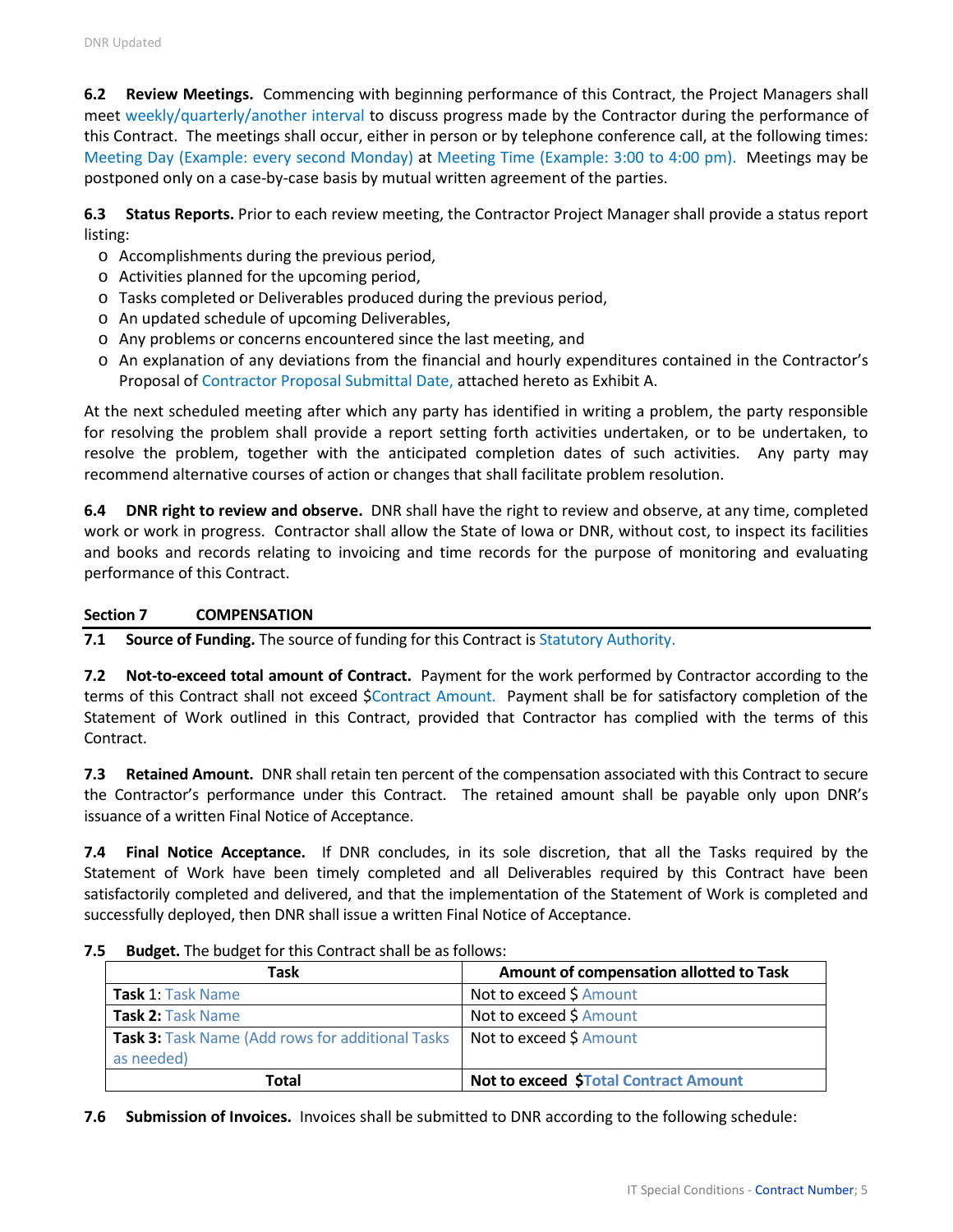| <b>Task Milestone Date</b>      | <b>Amount Due</b>       | <b>Invoice Due</b>     |  |  |
|---------------------------------|-------------------------|------------------------|--|--|
|                                 |                         | <b>No Later Than</b>   |  |  |
| <b>Task 1: Task Name</b>        | Not to exceed \$ Amount | Date due (generally 30 |  |  |
|                                 |                         | days following Task    |  |  |
|                                 |                         | <b>Milestone Date)</b> |  |  |
| <b>Task 2: Task Name</b>        | Not to exceed \$ Amount | Date due               |  |  |
| Task 3: Task Name (Add rows for | Not to exceed \$ Amount | Date due               |  |  |
| additional Tasks as needed)     |                         |                        |  |  |
| Total                           | Not to exceed \$ Amount |                        |  |  |

Each invoice shall itemize the work performed pursuant to the Contract. Each invoice shall comply with all applicable rules concerning payment of such claims and shall contain appropriate documentation necessary to support the fees or charges included in the invoice. DNR shall have the right to dispute any invoice item submitted for payment and to withhold payment of any disputed amount if DNR reasonably believes the invoice is inaccurate or incorrect in any way. Original invoices shall be submitted to:

> Iowa Department of Natural Resources Attention: DNR Project Manager DNR Project Manager Address

**7.7 Payment of Invoices.** DNR shall pay approved invoices in arrears and in conformance with Iowa Code section 8A.514. Unless otherwise agreed to in writing by the parties, the Contractor shall not be entitled to receive any other payment or compensation from the State for any services provided by or on behalf of the Contractor under this Contract. Payment will be issued to:

Contractor Name Attention: Contractor Project Manager Name Contractor Address

**7.8 No advance payment.** No advance payments shall be made for any Deliverables provided by Contractor pursuant to this Contract.

**7.9 Delay of Payment Due to Contractor's Failure.** If DNR determines that the Contractor has failed to perform or deliver any Deliverable required by this Contract, then the Contractor shall not be entitled to any compensation or any further compensation if compensation has already occurred, under this Contract until such Deliverable is performed or delivered. DNR shall withhold that portion of the invoice amount which represents payment for the Deliverable that was not completed, delivered and successfully deployed.

**7.10 Erroneous Payments and Credits.** Contractor shall promptly re-pay or refund to DNR the full amount of any overpayment or erroneous payment within ten business days after either discovery by Contractor or notification by DNR of the overpayment or erroneous payment.

**7.11 Set-off Against Sums Owed by Contractor.** In the event that Contractor owes DNR or the State any sum (including any State taxes in arrears) under the terms of this Contract, any other contract, pursuant to a judgment, or pursuant to any law, DNR may set off such sum against any sum invoiced to DNR by Contractor. This may be done in DNR's sole discretion unless otherwise required by law.

**7.12 Reimbursable Expenses.** There shall be no reimbursable expenses associated with this Contract separate from the compensation referred to in this section, unless agreed to by both parties in an amendment to this Contract or in a Change Order executed by both parties. Unless otherwise specifically provided for in this Contract, Contractor shall be solely responsible for all its costs and expenses, including travel, mileage, meals, lodging, equipment, supplies, personnel, training, salaries, benefits, insurance, conferences, long distance telephone, and all other costs and expenses of the Contractor.